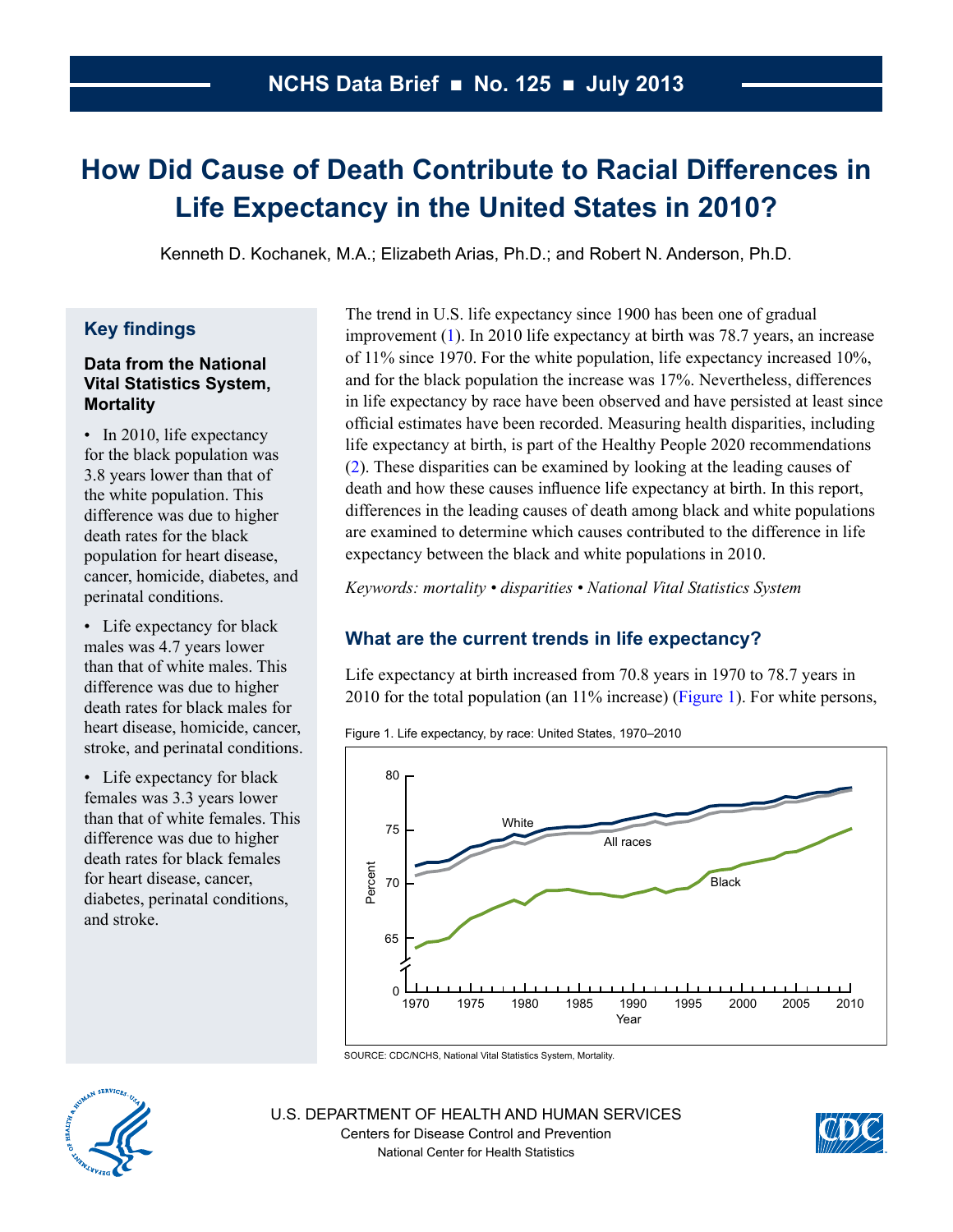the increase was from 71.7 years to 78.9 years (10% increase), and for black persons from 64.1 years to 75.1 years (17% increase). The gap in life expectancy between the white and black populations has decreased, from 7.6 years in 1970 to 3.8 years in 2010, but the disparity still exists.

#### **How does life expectancy differ by race and sex?**

The U.S. life expectancy at birth in 2010 was 78.7 years. Among the major race-sex groups, white females continued to have the highest life expectancy at birth (81.3 years), followed by black females (78.0 years), white males (76.5 years), and black males (71.8 years) (Figure 2) [\(1\)](#page-6-0).



Figure 2. Life expectancy at birth, by race and sex: United States, 2010

SOURCE: CDC/NCHS, National Vital Statistics System, Mortality.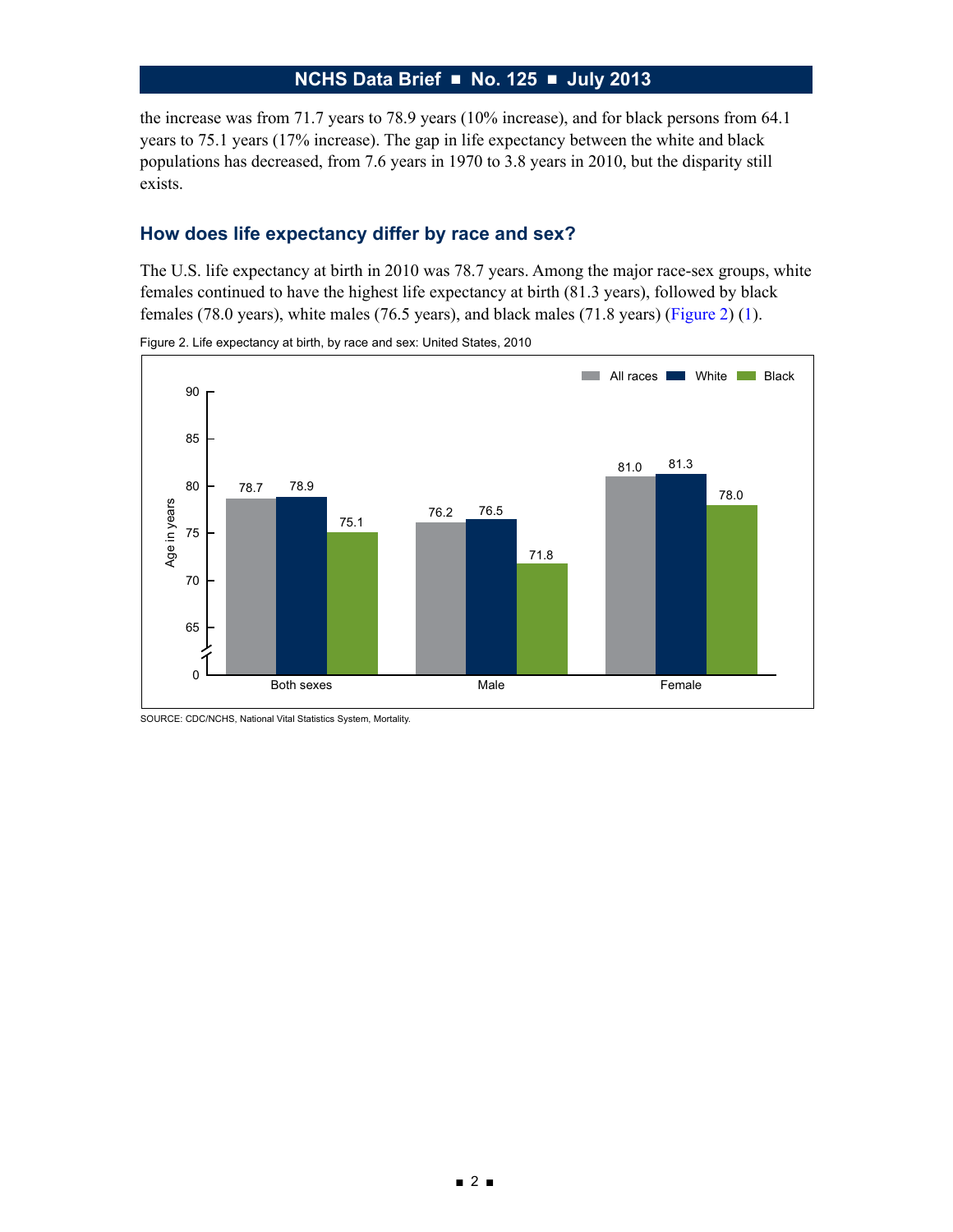### **What causes of death influenced the difference in life expectancy between the black and white populations in 2010?**

- Life expectancy for the black population was lower (3.8 years) than life expectancy for the white population because of higher death rates due to heart disease, cancer, homicide, diabetes, and perinatal conditions (Figure 3), which accounted for 60% of the black population disadvantage. Higher heart disease mortality for the black population accounted for a loss of 1.007 years in life expectancy.
- The difference was reduced somewhat by lower death rates due to suicide; unintentional injuries; Chronic lower respiratory diseases (chronic bronchitis, emphysema, COPD, and asthma); Alzheimer's disease; and Chronic liver disease, which accounted for 91% of the black population advantage in life expectancy.
- The black disadvantage outweighed any advantages with respect to the diseases listed in Figure 3.

Figure 3. Contribution of the leading causes of death to the difference in life expectancy between black and white persons: United States, 2010



SOURCE: CDC/NCHS, National Vital Statistics System, Mortality.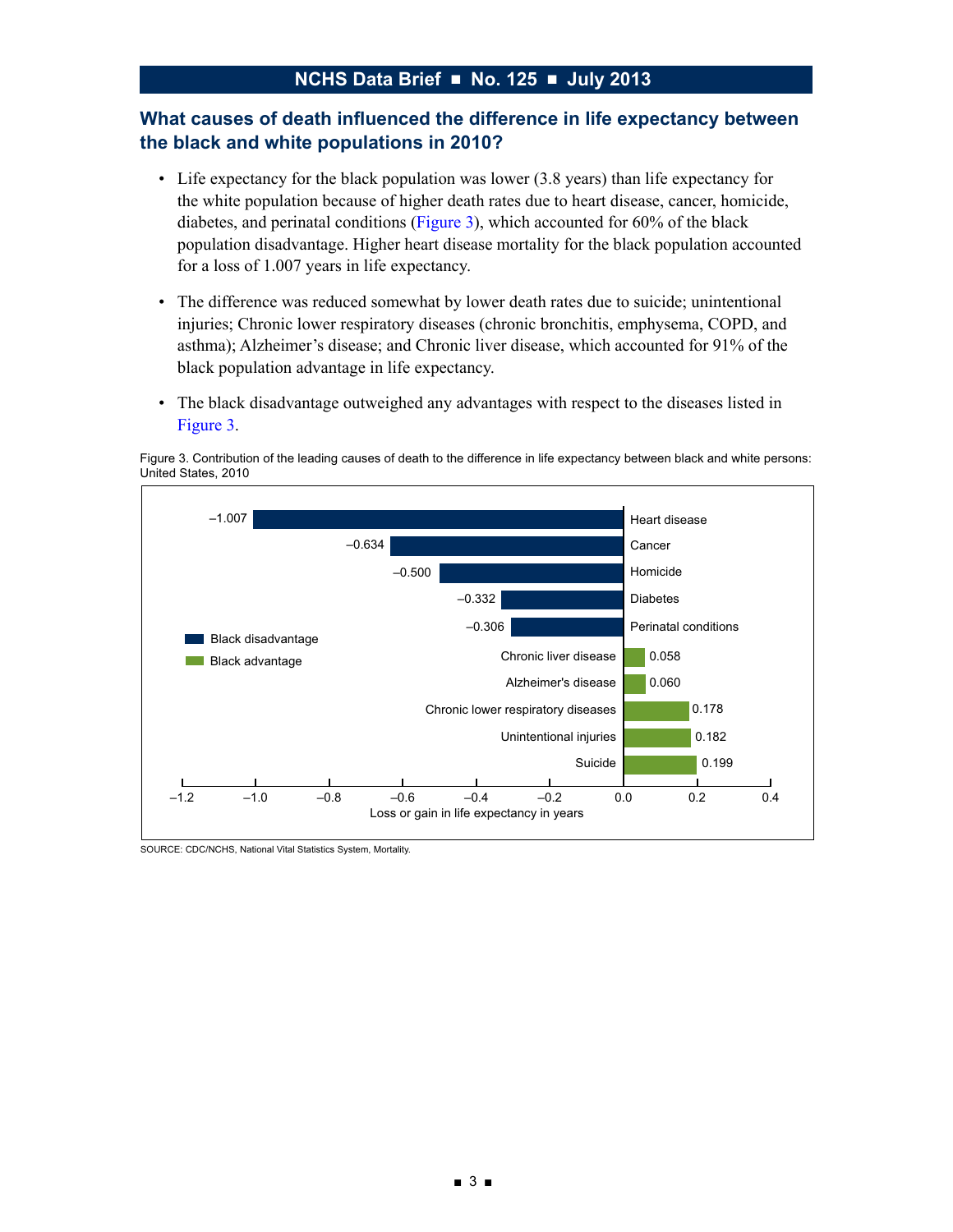### **What causes of death influenced the difference in life expectancy between black and white males in 2010?**

- Black male life expectancy was 4.7 years lower than that for white males.
- Higher death rates for black males due to heart disease, homicide, cancer, stroke, and perinatal conditions accounted for 65% of the black male disadvantage (Figure 4).
- Heart disease accounted for a loss of 1.117 years in life expectancy for black males.
- Lower death rates for black males due to suicide, unintentional injuries, Chronic liver disease, Chronic lower respiratory diseases, and Parkinson's disease accounted for 96% of the black male advantage.

Figure 4. Contribution of leading causes of death to the difference in life expectancy between black and white males: United States, 2010



SOURCE: CDC/NCHS, National Vital Statistics System, Mortality.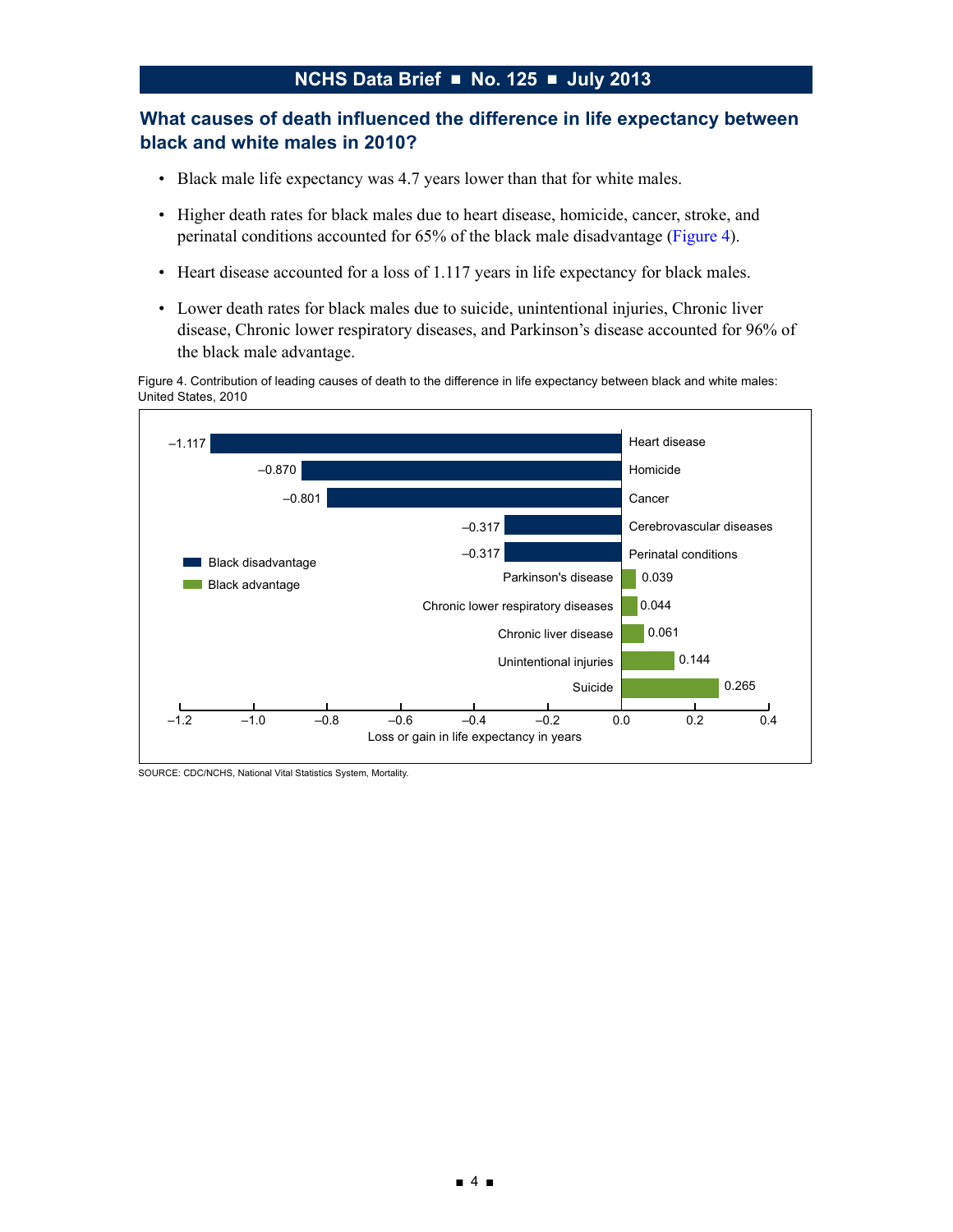### **What causes of death influenced the difference in life expectancy between black and white females in 2010?**

- Black female life expectancy was 3.3 years lower than that for the white females.
- Higher death rates for black females due to heart disease, cancer, diabetes, perinatal conditions, and stroke accounted for 61% of the black female disadvantage (Figure 5).
- Heart disease accounted for a loss of 0.995 years in life expectancy for black females.
- Lower death rates for black females due to Chronic lower respiratory diseases, unintentional injuries, suicide, Alzheimer's disease, and Chronic liver disease accounted for 93% of the black female advantage.

Figure 5. Contribution of leading causes of death to the difference in life expectancy between black and white females: United States, 2010



SOURCE: CDC/NCHS, National Vital Statistics System, Mortality.

#### **Summary**

Life expectancy at birth has increased steadily to a record high 78.7 years in 2010. But differences between the white and black populations still exist, with a gap in life expectancy of 3.8 years. These disparities in life expectancy at birth between the black and white populations can be examined to determine which leading causes of death contribute most to the differences.

In 2010, life expectancy for the black population was lower than for the white population, mostly due to disparities in death rates from heart disease, cancer, and homicide. Similarly, the differences between black and white male life expectancy (4.7 years) were due to disparities in death rates from heart disease, homicide, and cancer. For black females, diabetes is added to heart disease and cancer as the major causes contributing to the differences in life expectancy (3.3 years) compared with white females.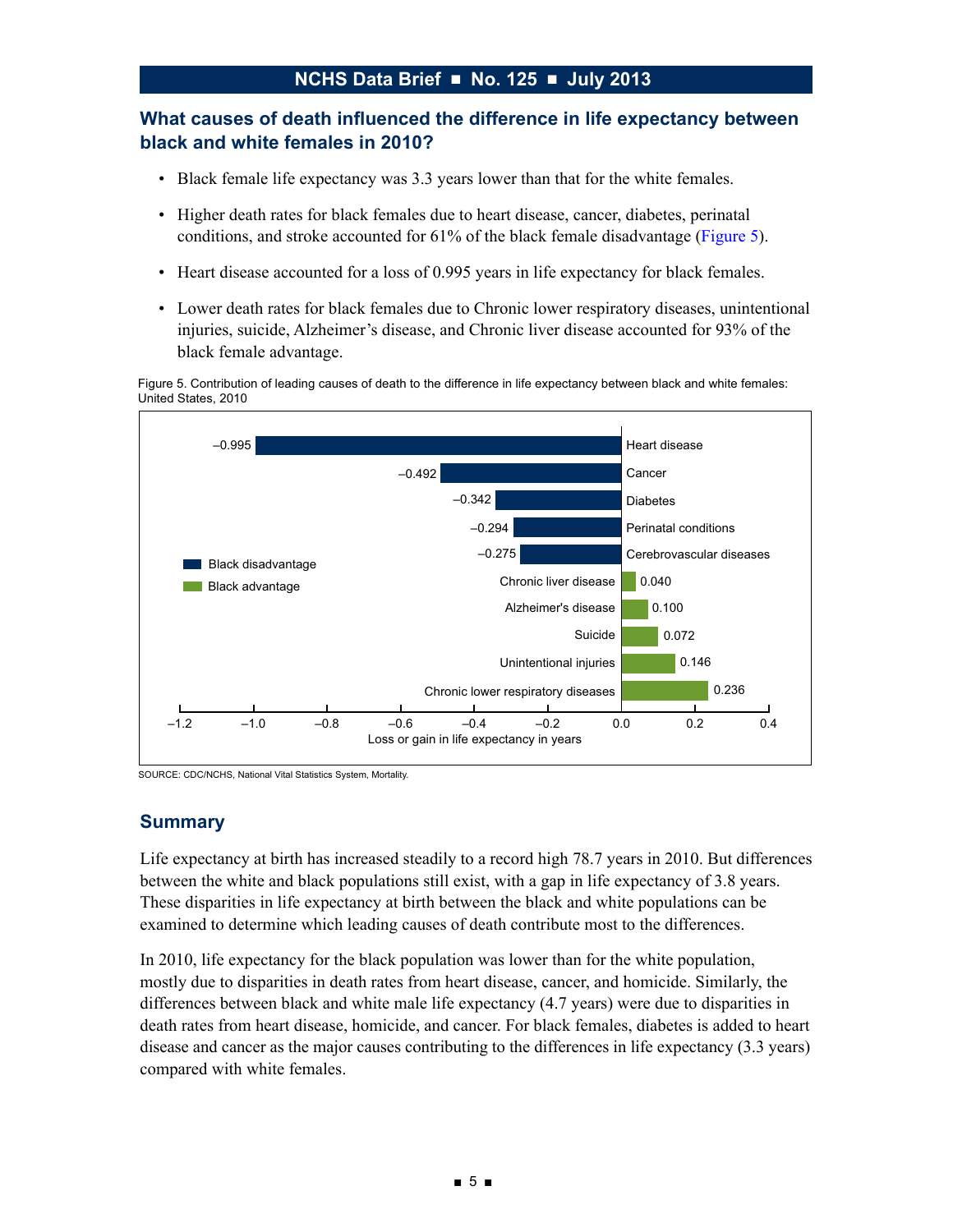The gap in life expectancy between the white and black populations would have been larger than 3.8 years if not for the lower death rates for the black population for suicide, unintentional injuries, and Chronic lower respiratory diseases. These causes show a black advantage by decreasing the gap in life expectancy. Without the advantage of these three causes of death, the gap in life expectancy would increase to 4.4 years. For black males, the causes that show an advantage over white males were suicide, unintentional injuries, and Chronic liver disease, while the advantageous causes for black females were the same as the causes for the black population.

This report is the first in a series to explore the causes of death contributing to differences in life expectancy between detailed ethnic and racial populations in the United States.

### **Definitions**

Cause-of-death classification: Medical information—including injury diagnoses and external causes of injury—that is entered on death certificates filed in the United States, and is classified and coded in accordance with the *International Statistical Classification of Diseases and Related Health Problems, Tenth Revision* (ICD–10) [\(3\)](#page-6-0). Corresponding cause-of-death categories and ICD–10 codes presented in this report are as follows:

Heart disease [Diseases of heart (I00–I09,I11,I13,I20–I51)] Cancer [Malignant neoplasms (C00–C97)] Stroke [Cerebrovascular diseases (I60–I69)] Chronic lower respiratory diseases (J40–J47) Unintentional injuries [Accidents (V01–X59,Y85–Y86)] Alzheimer's disease (G30) Diabetes [Diabetes mellitus (E10–E14)] Suicide [Intentional self-harm (\*U03,X60–X84,Y87.0)] Chronic liver disease [Chronic liver disease and cirrhosis (K70,K73–K74)] Parkinson's disease (G20–G21) Homicide [Assault (\*U01–\*U02,X85–Y09,Y87.1)] Perinatal conditions [Certain conditions originating in the perinatal period (P00–P96)] HIV disease [Human immunodeficiency virus (HIV) disease (B20–B24)]

Life expectancy: Average number of years that a group of infants would live if the group was to experience throughout life the age-specific death rates present in the year of birth—also referred to as period or current life expectancy [\(1\)](#page-6-0). Data showing life expectancy for 2010 are based on a newly revised methodology and may differ from figures previously published. See the report "United States Life Tables, 2008" [\(4\)](#page-6-0) for more discussion.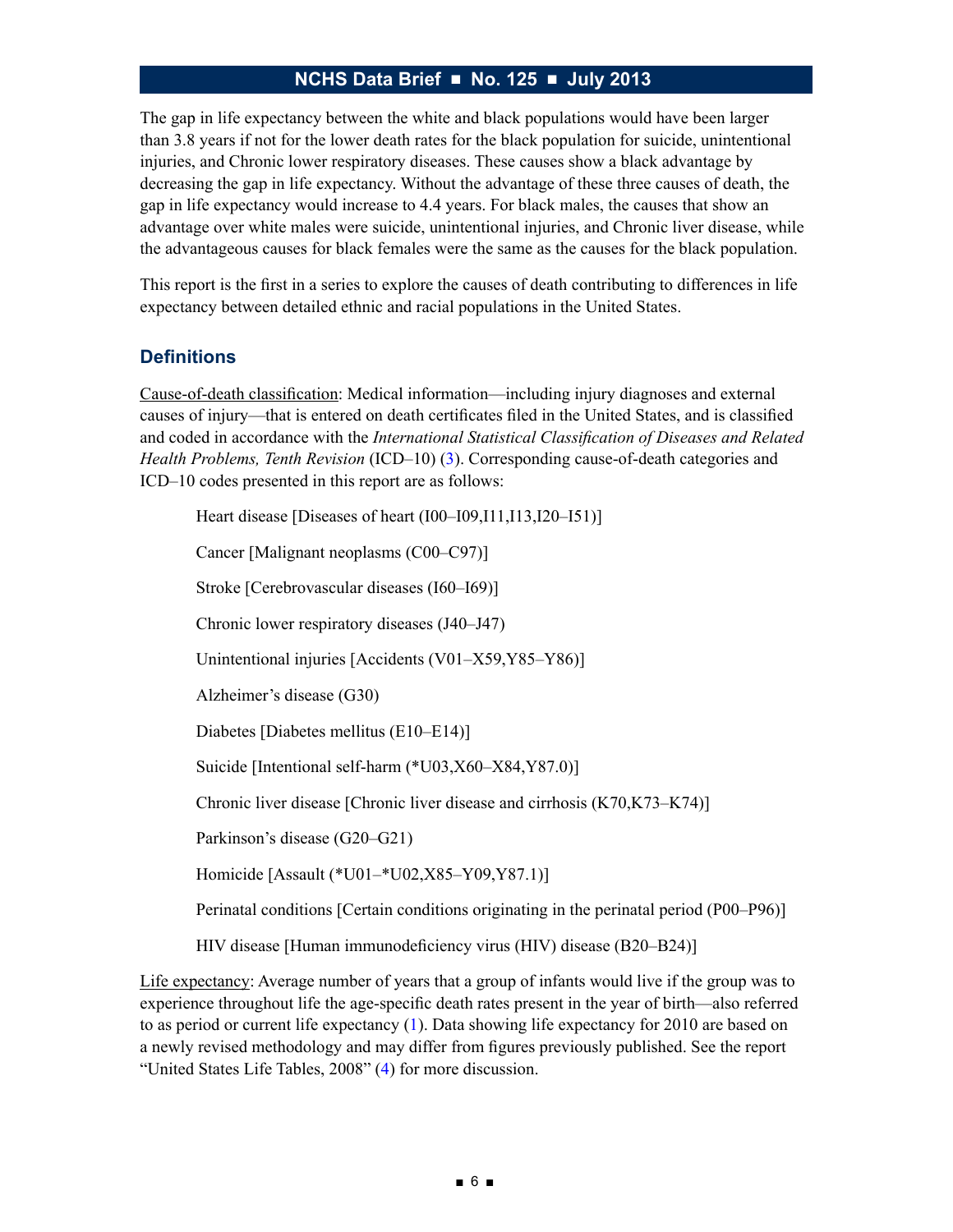#### <span id="page-6-0"></span>**Data source and methods**

All data are from the 2010 mortality file from the National Vital Statistics System. Life table methodology is explained in the reports "Deaths: Final Data for 2010" (1) and "United States Life Tables, 2008" (4). A complete description of the Arriaga life table partitioning methodology can be found in references 5 and 6.

#### **About the authors**

Kenneth D. Kochanek, Elizabeth Arias, and Robert N. Anderson are with the Centers for Disease Control and Prevention's National Center for Health Statistics, Division of Vital Statistics, Mortality Statistics Branch.

#### **References**

1. Murphy SL, Xu JQ, Kochanek KD. Deaths: Final data for 2010. National vital statistics reports; vol 61 no 4. Hyattsville, MD: National Center for Health Statistics. 2013.

2. HHS. Phase I Report: Recommendations for the framework and format of Healthy People 2020, Appendix 11. Measuring health disparities and health equity. 2008. Available from: http://www.healthypeople.gov/2010/hp2020/advisory/PhaseI/appendix11.htm?visit=1.

3. WHO. International statistical classification of diseases and related health problems, tenth revision (ICD–10). 2nd ed. Geneva, Switzerland. 2004.

4. Arias E. United States life tables, 2008. National vital statistics reports; vol 61 no 3. Hyattsville, MD: National Center for Health Statistics. 2012.

5. Arriaga E. Measuring and explaining the change in life expectancies. Demography 21(1):83– 96. 1984.

6. Arriaga E. Changing trends in mortality decline during the last decades. In: Ruzicka LT, Wunsch GJ, Kane P, (eds.). Differential mortality: Methodological issues and biosocial factors. New York: Oxford University Press Inc. 1989.